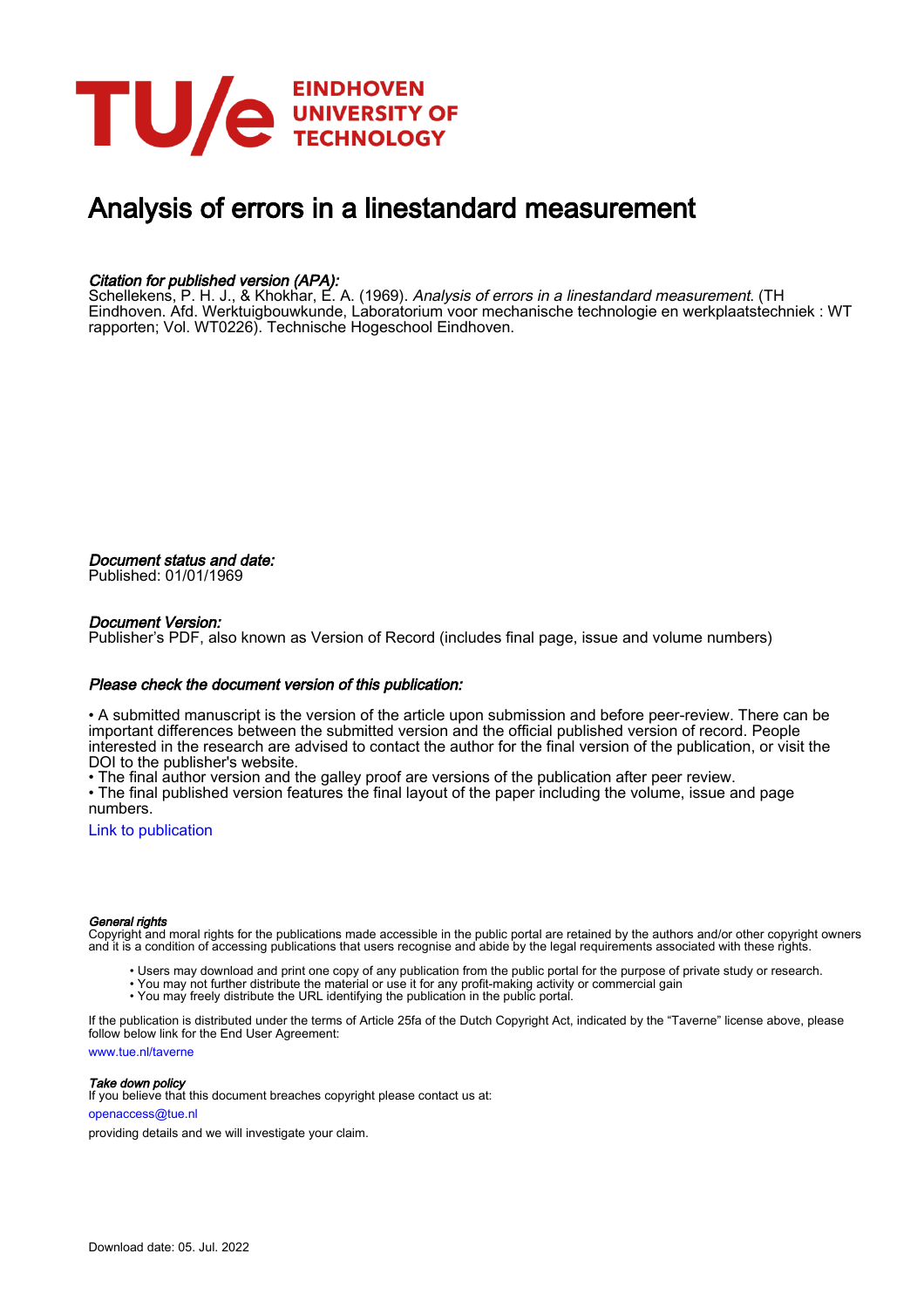丽节 blz.  $\circ$  van  $\le$  blz. technische hogeschool eindhoven laboratorium voor mechanische technologie en werkplaatstechniek rapport nr.  $O226$ Metrology rapport van de sectie: codering: titel: Analysis of avrors in a  $M<sub>3</sub>$  $M$ dc Linestandard measurement.  $auteur(s)$ : trefwoord: P.H.J. Schallekans, E.H. Khokhar Meatinstru. menten Interferen-Ors. J. Koning. sectieleider: tiele Langleprof. Dr. P.S. Veenstra meting. hoogleraar: samenvatting The Linestandard was measured on a special interferometer. A asscription of the interterometer and associated equipment is given. Two sources of systematic errors were analysed and evaluated by Comparing scries of measurements in aifferent mechanical arrangements. After correcting for these systematic errors random error was evaluated. datum: prognose  $24 - 11 - 69$ aantal blz.  $7\overline{7}$ geschikt voor publicatie in: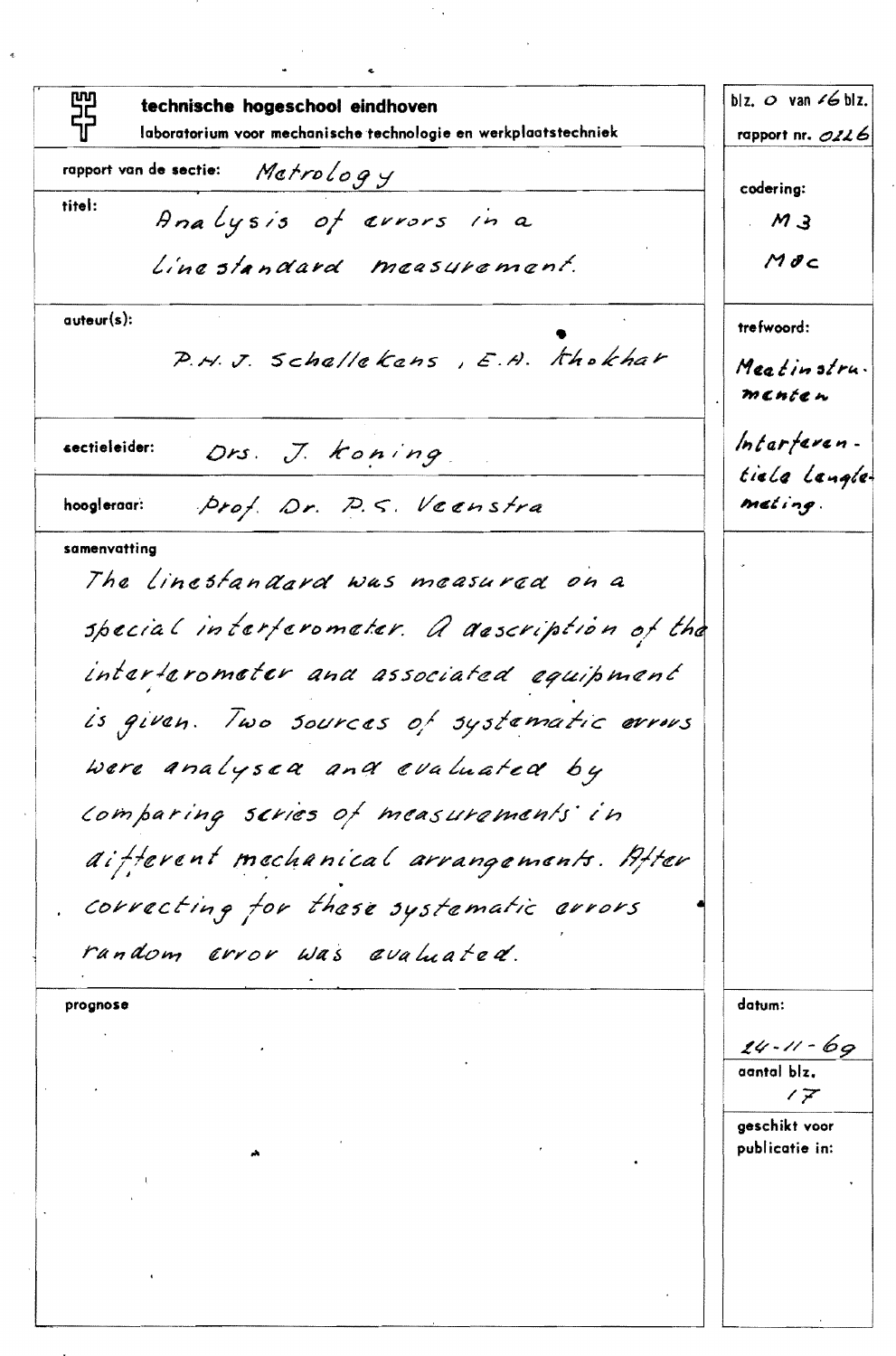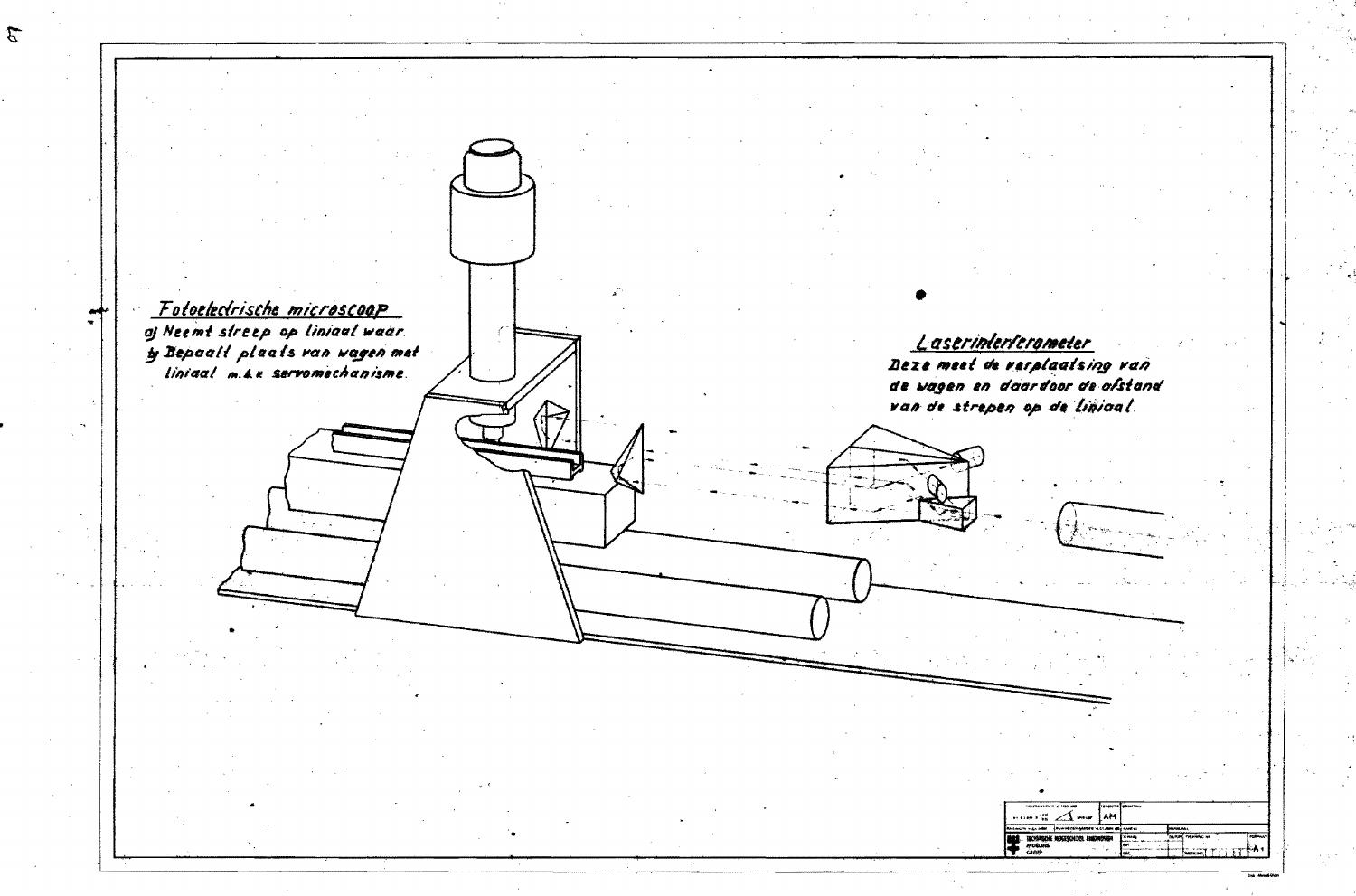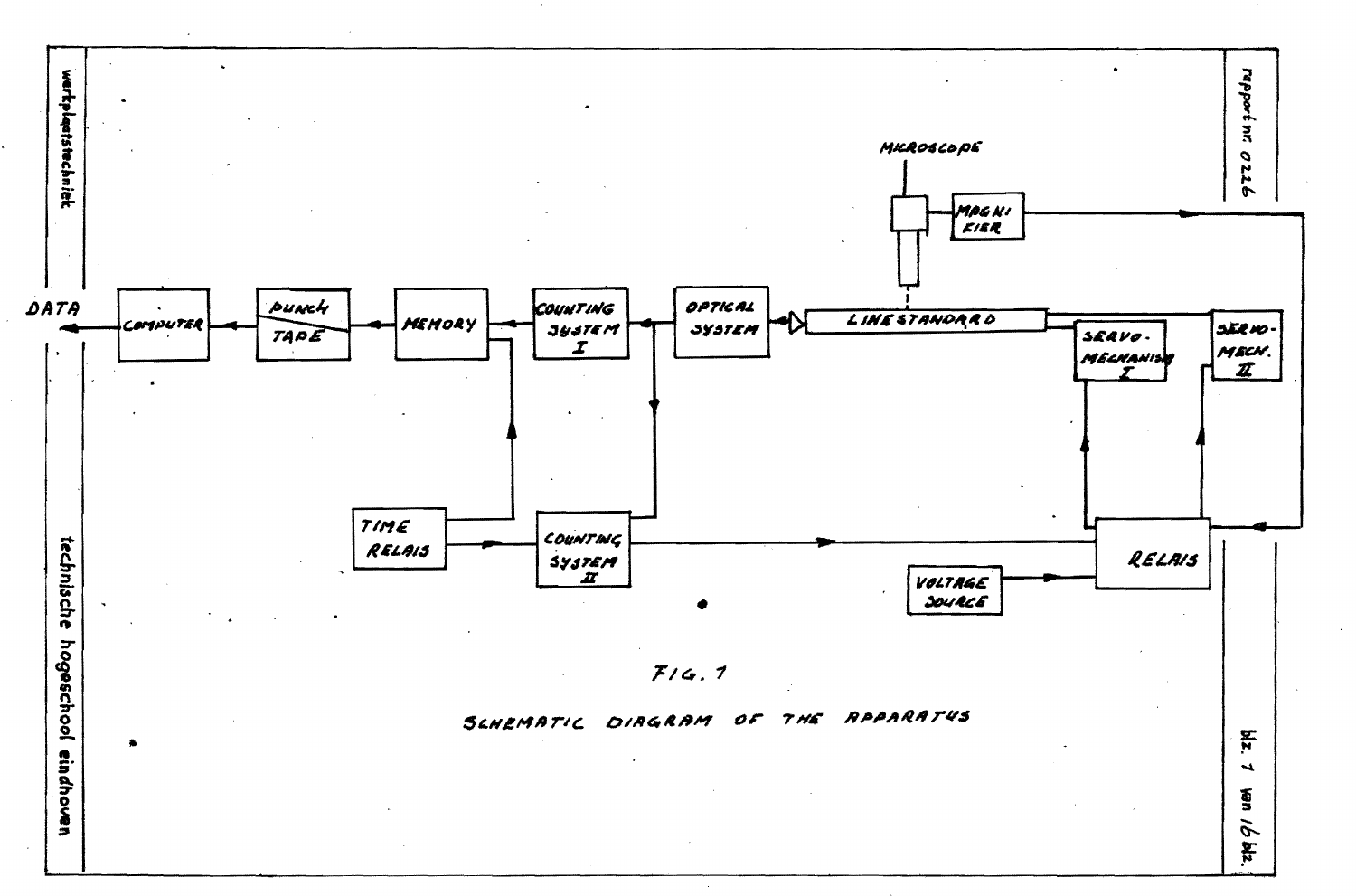$\hat{\mathbf{z}}$ 

 $\frac{1}{2}$ 

 $\bullet$ 

 $\hat{\boldsymbol{\theta}}$ 

|                   | I. General Description.                                          |
|-------------------|------------------------------------------------------------------|
|                   | Fig 2 shows the schamatic diagram of the                         |
|                   | set up hsed to measure a line standard.                          |
|                   | The mothod uses a photoelactric microscope to                    |
| 10                | locate the Linestandard.                                         |
|                   | An optical interference system is used in                        |
|                   | conjunction with a counting system which                         |
| $\mathbf{15}$     | counts the movament of the linestandard to 2000                  |
|                   | Line, which has been positionea under the                        |
|                   | microscope, in tarms of warelangth of the                        |
|                   | Lasar usad.                                                      |
| $25\frac{1}{3}$   | The system uses a Ha-Ne Laser with a constant                    |
|                   | wave Langth output. The coherence langth of a                    |
| 30                | Laser is sufficient to permit observations of                    |
|                   | interference fringes over the entire scale length.               |
| $35$ $\leftarrow$ | An oscilloscope is usea to adjust the microscope                 |
|                   | on the 2010 line of the standard, using servo.                   |
|                   | The counting system $\Gamma$ is adjusted<br>mechanism $I\!\!I$ . |
|                   | $to$ $2$ aro.                                                    |
| 45                | The cycle of measurement is started by setting                   |
|                   | In the time relais which puts the counting system $\vec{a}$      |
|                   | to zaro, and causas the counting system I to                     |
|                   | give the number of counts to the memory which                    |
|                   | is transmittea to punch which transmit the                       |
|                   | technische hogeschool eindhoven<br>werkplaatstechniek            |

 $\bullet$ 

 $\ddot{\phantom{a}}$ 

 $\ddot{\phantom{a}}$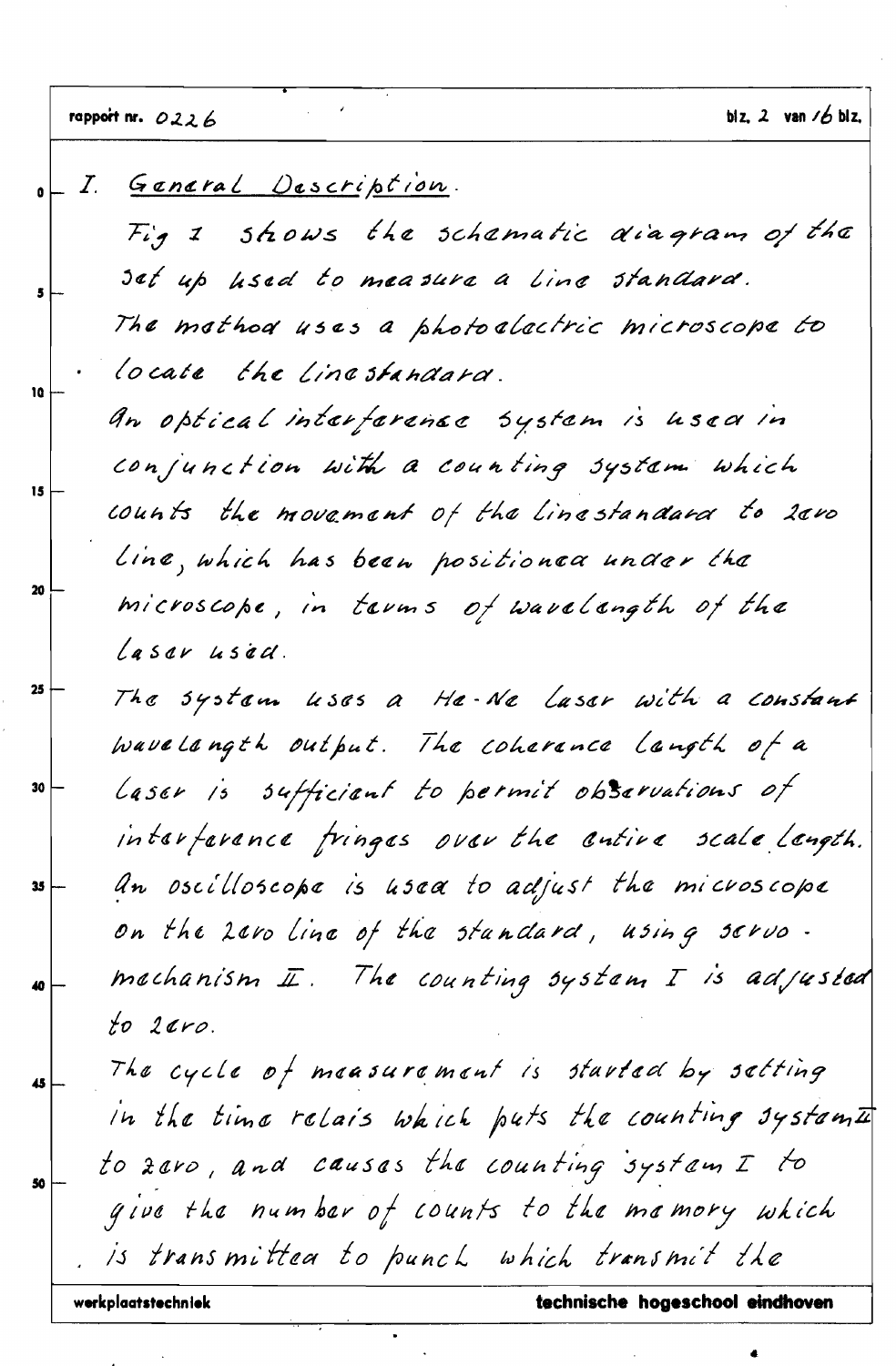reading on tape. The counting system  $I$  is Ō connected to the relais which is put by the time. relais in such a position that the voltage from 5 the source can pass through the relais to servomachanism I which moves the standard until the 10 counting system I has counted 12600 Counts. The relais has two positions, one actuating 15 Servomechanism I and the other to actuate servomechanism  $\bar{a}$ . When the counting system  $\bar{x}$ 20 has counted the 12600 counts (this means roughly I mm) the relais changes its hosttion stopping 25 sarvomechanism I and starting sarvomechanisme If there is a signal from the microscope, the 30 servomechanism II moves until the line is positioned under the microscope. During this time the counting system I is continually counting the 35 movement of the line standard in terms of 1 and when the servomechamsm II has stopped, 40 the cycle begins at the expiry of the adjusted time period of the timeralais by 45 the counting systemIsending the number of counts to the memory. 50

À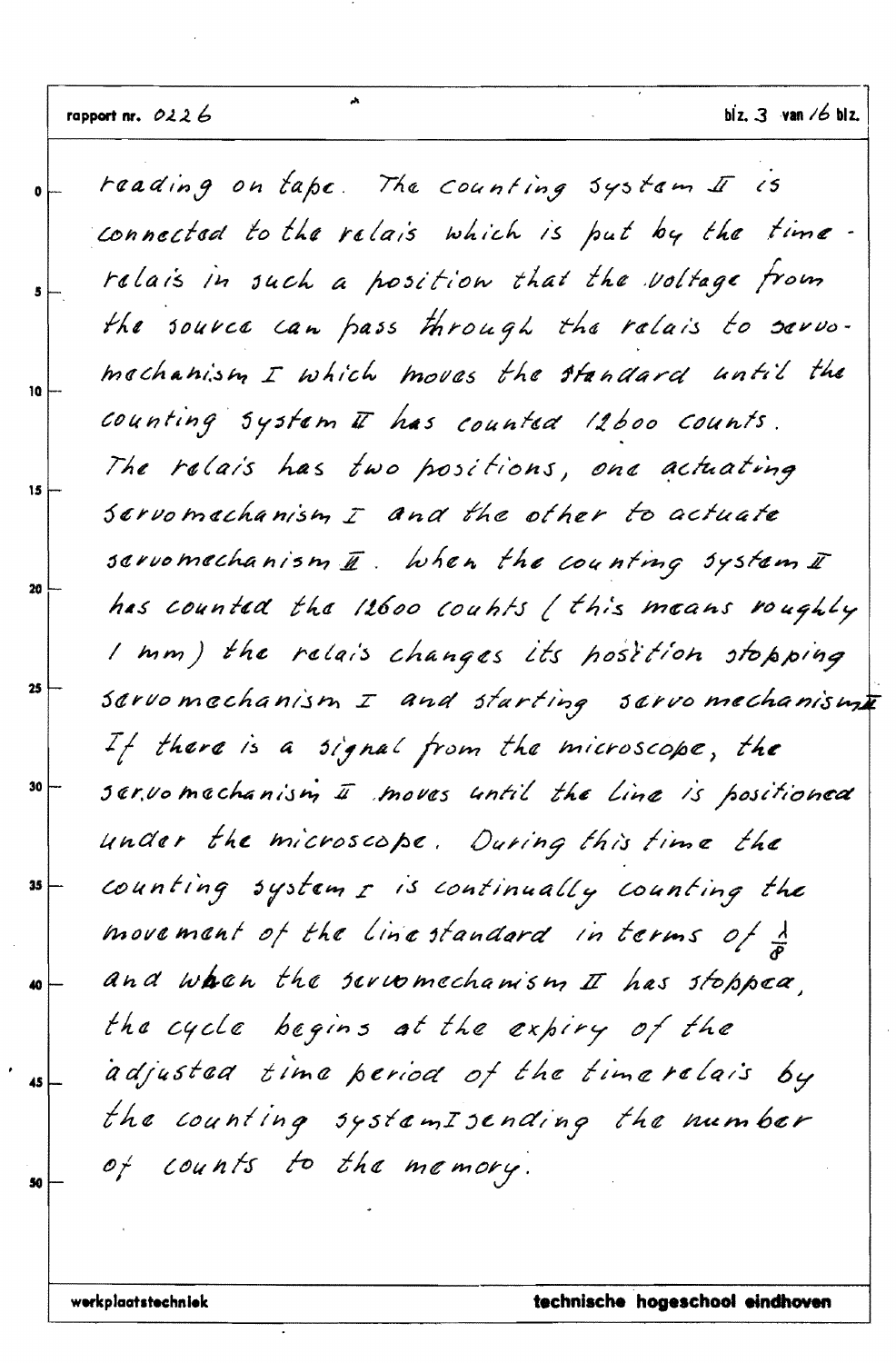biz.  $4$  van  $/6$  biz. rapport nr.  $0226$ <u>Optical system</u>  $Z<sub>z</sub>$ O 5 10 A 15  $Fig. 2.$ 20 Schematic diagram of the optical system.  $P$ : He-Ne Laser  $B : kõstars prism.$  $25$ C : Auxiliary prism  $D \cdot D'$ : Photocell  $E:$  moving mirror  $E'$ : Fixt mirror 30 A Laser beam issuing from the Laser enters the kösters prism by means of the auxiliary 35 prism. The beam is split at the plane  $F$  of the kösters prism in two beams, one falling 40 on the mirror E attached to the linestandard and the other on the mirror  $E'$  fixed to the 45 body of the microscope. The mirrors  $\mathcal E$  and  $\mathcal E'$ are triple mirrors. 50 Each of the returning beams is split into two beams at the plane F, one falling on werkplaatstechniek technische hogeschool eindhoven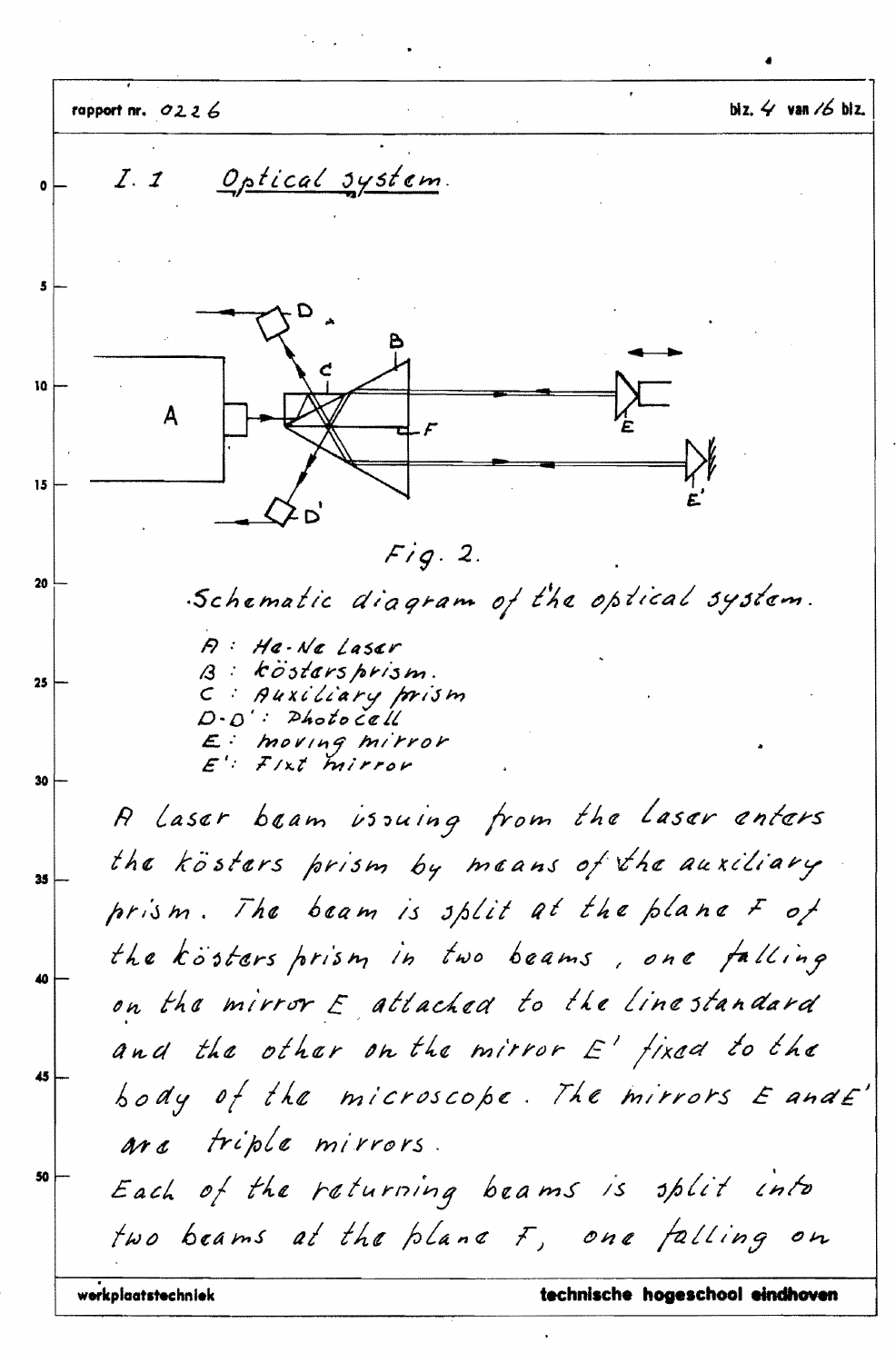photocall D and the other on the photocall D'. Thus there are two incident beams on each photocall which interfere. When the linestandard is moving, the intensity of light falling on each photocall varies and 10 becomes maximum when the path difference between the two beams incident on each 15 photocell becomes a multiple of to. The voltage induced in each cell due to 20 Light anargy of two interfering light beams, takes the form shown in the figure. 25 A trigger mechanism is used to convert this  $\vert \vert$  Intensity waveform into pulses 30 which are received by the Counting system. 35 For each  $\lambda$  path difference, the counting system receives 40 two pulses from each photocall. The fringes on the photocells differ in phase  $64F$ 45 It may be seen from the arrangement that I path difference is produced by I movement 50 of the Linestandard. Thus 1 movement of the linestandard gives rise to 4 pulses and each werkplaatstechniek technische hogeschool eindhoven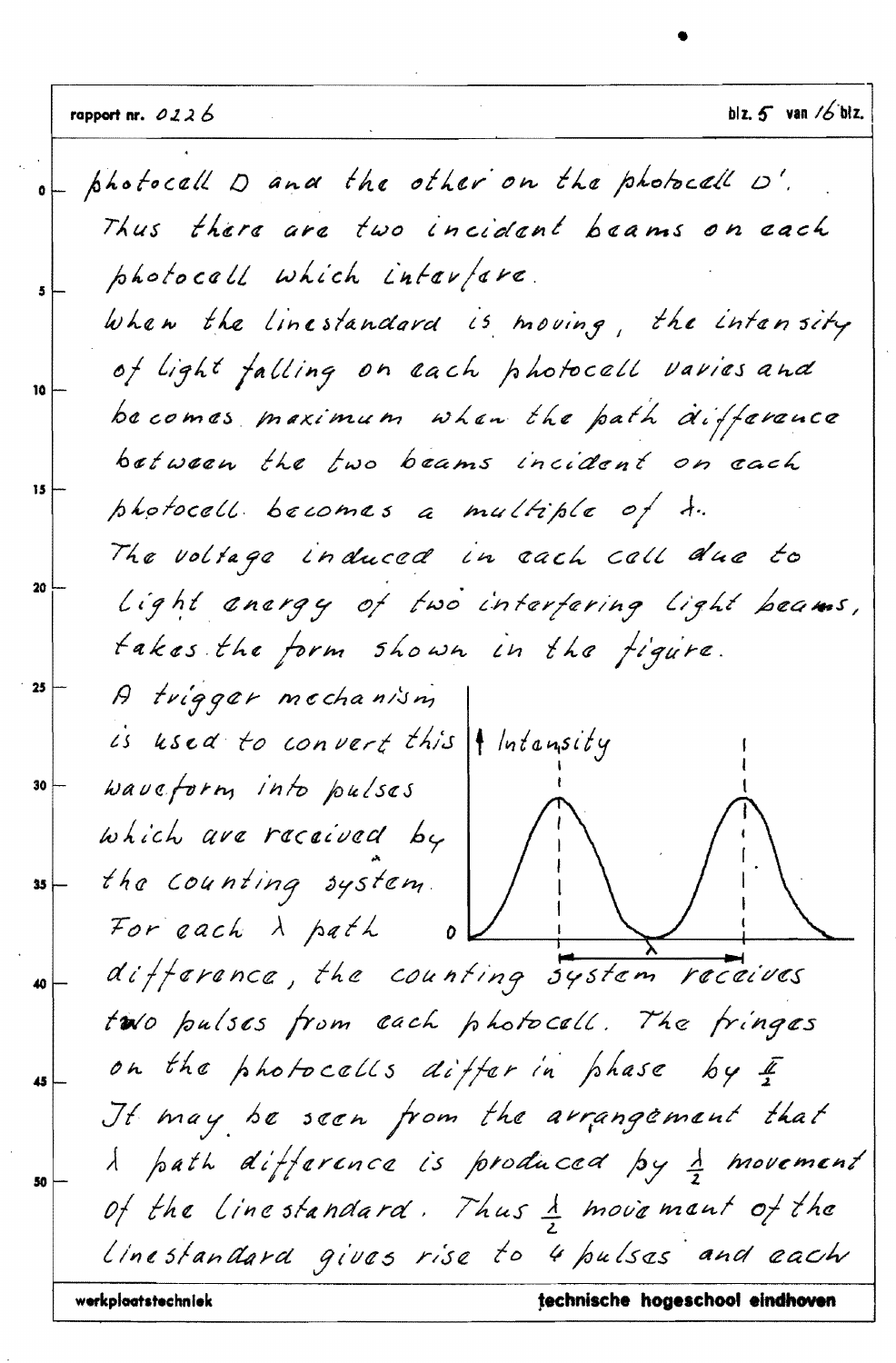count of the counting system is equivalent  $o f$  $\mathbf{a}$  $\frac{\lambda}{\delta}$  movement of the linestandard.  $\overline{\mathbf{5}}$ technische hogeschool eindhoven werkplaatstechniek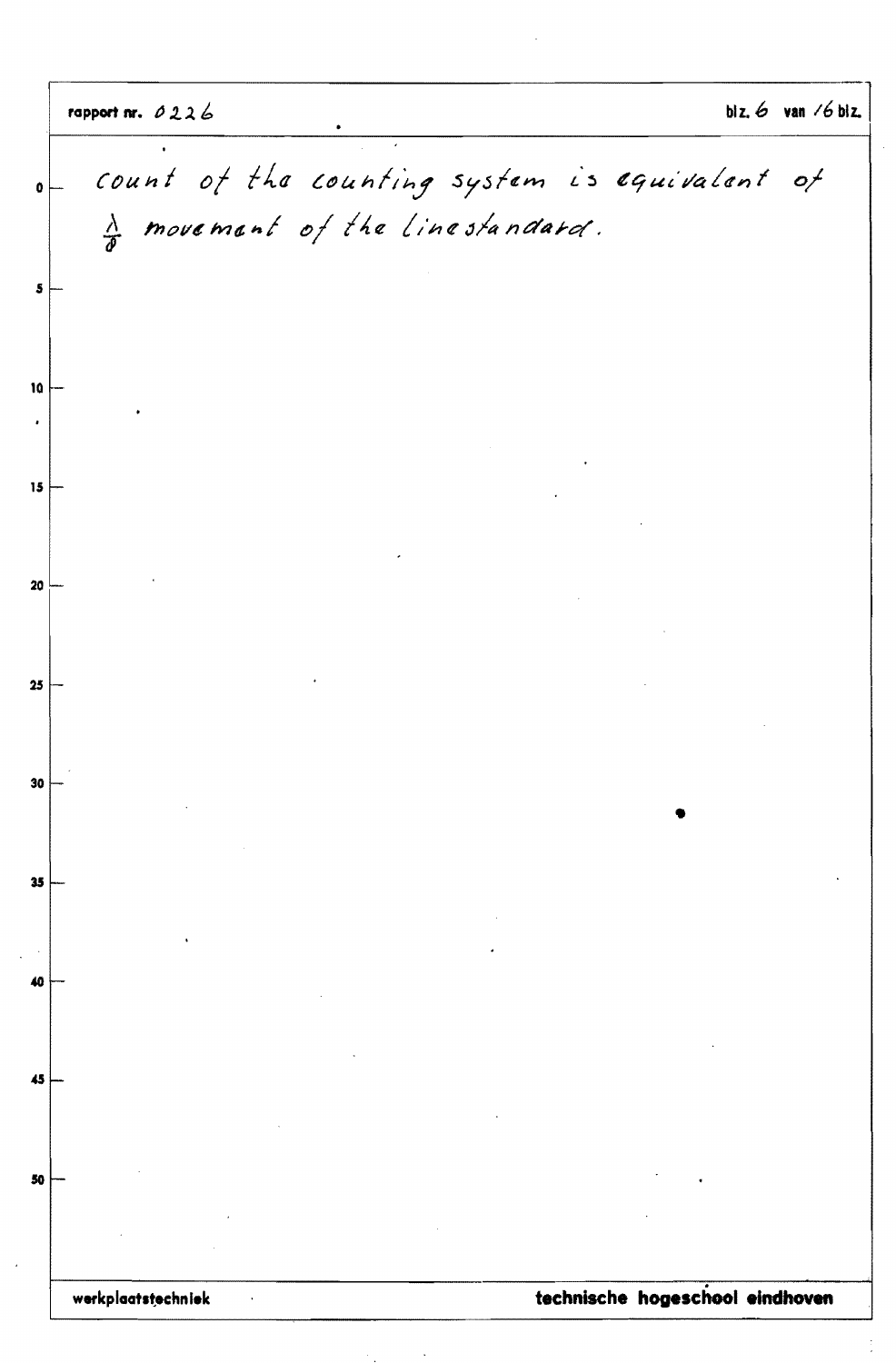rapport nr.  $0226$ blz.  $\overline{z}$  van /6 blz. I.2. The microscope ô The Linestandard is 5 illuminated by Light from the bulb G. The 10 image of the line is E projected in the plane 15 of the slit by the optical system. The slit 20 is made to vibrate at  $\boldsymbol{H}$ 50 Hz. The Light  $25$ passing through the ۷ K slit falls on the photo- $F/G.2$ alectric cell by means 30 SCHEMATIC DIAGRAM OF THE MICROSCOPE. of a Lanse d. A : VIRRATOR WITH SLIT **B** = PHOTOCELL Light of varying inten-LENSE ے  $\bullet$ 35  $\mathcal{D}$  $M/RROQ$ BEAMSPLITTER E  $\ddot{z}$ sity falls on the photo-LENSE = LIGHT SOURCE G cell due to the position  $\overline{\mathcal{A}}$  $Z \subseteq \mathcal{L} \in \mathcal{N} \mathcal{S} \mathcal{L}$ 40 K = LINESTANDARD SERVOMECHANISM.  $\mathbf{r}$ of the slit. 45 The voltage induced in the photocall varies with respect 50 to time as shown in the  $f$ igure. werkplaatstechniek

technische hogeschool eindhoven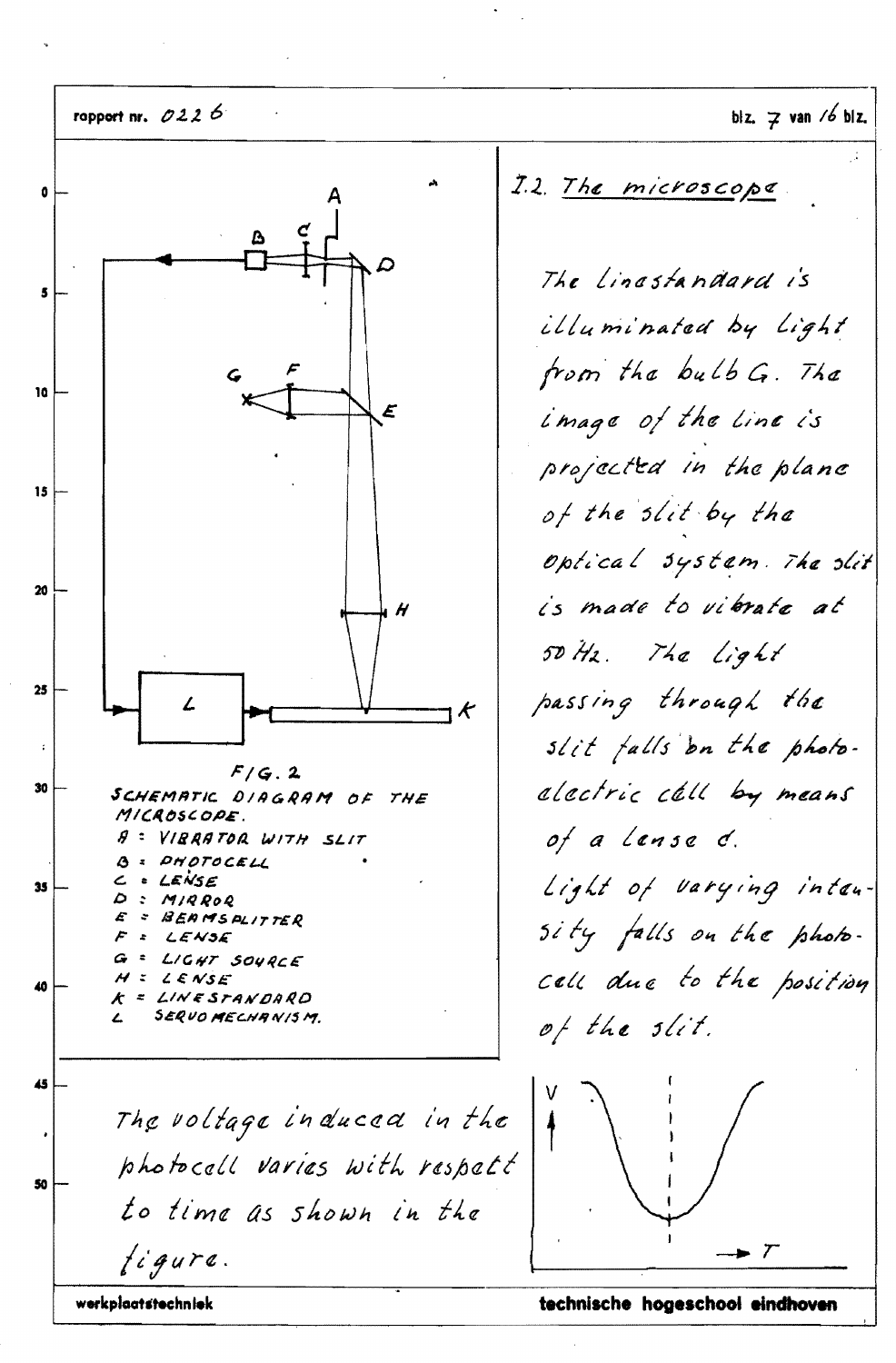magnifier receives this signal and sends  $\beta$  $\bullet$ this magnifica signal to the servomechanism. If the line on the Linestandard is not positioned symmetrically with respect to the axis of utbration of the slit, the pulses 10 received by the servomechanism will not vary uniformly with respect to time.  $15$ In this case a voltage component of softs. is generated which causes the servo 20 mechanism I to move the linestandard until the line is positioned symmetrically 25 with respect to the axis of vibration of the slit. At this time, the pulses will vary uniformly with respect to time and then 30 a voltage component of 100 Hz is generated in the servomechanism and no component of  $35$ 50 Hz is generated, the servomechanism then  $stoks.$ 40 45 50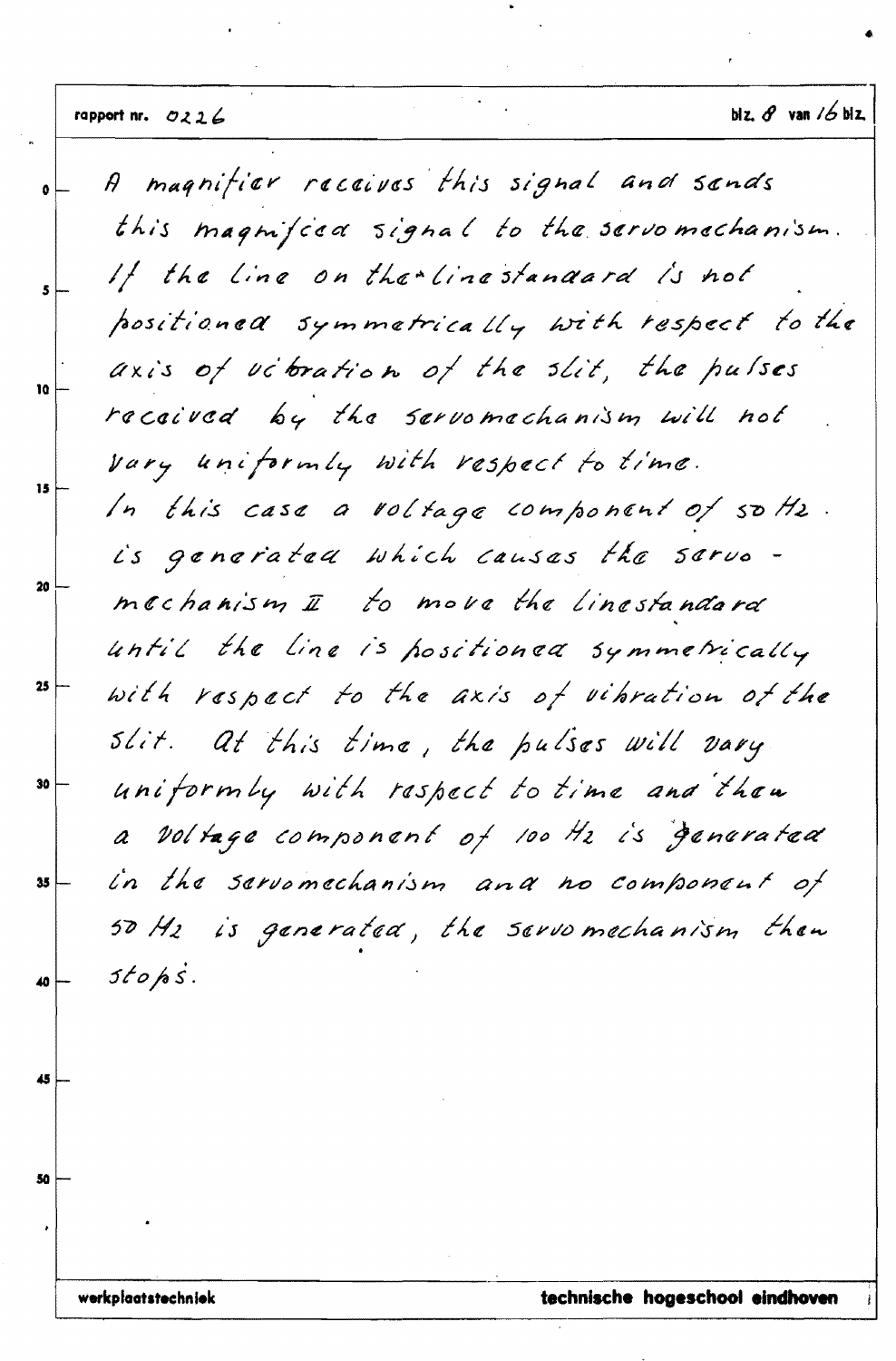blz.  $g$  van  $/6$  blz. rapport nr.  $0226$ Calculation of the actual wavelangth. As explained before the results are in counts and one count =  $\frac{1}{2}$ . The wavelangth of the laser used: 10 632.81904 nm. This under the standard conditions: 15 20°C ; 760 mm Hq ; 59% R.H.; 0.03% CO2. The wavelength of the laser depends upon 20 the refraction index of air which is influenced by the temperature, pressure and humidity. 25 The value of  $\frac{1}{2}$  is corrected for the influence of the change in ambient conditions by the following formulas: 30 Pressure:  $\left(\frac{\Delta\lambda}{g}\right)_{0} = -0.0000183(0.000)$ Temperature:  $\left(\frac{\Delta\lambda}{R}\right)_T$  = + 0.0000735 ( $\overline{r}$ - $\overline{r}_0$ ) 35 Humidity:  $\left(\frac{d\lambda}{d}\right)_x$  = 10.0000044(F-Fo) 40 Po, To and Fo are the standard conditions. The change in Length of the Linestandard 45 due to temperature drift can be considered in the form of a correction applied to 50 wavelength in the following expression:  $-\propto$  (7-7.) $\frac{1}{2}$  where  $\alpha$  denotes werkplaatstechniek technische hogeschool eindhoven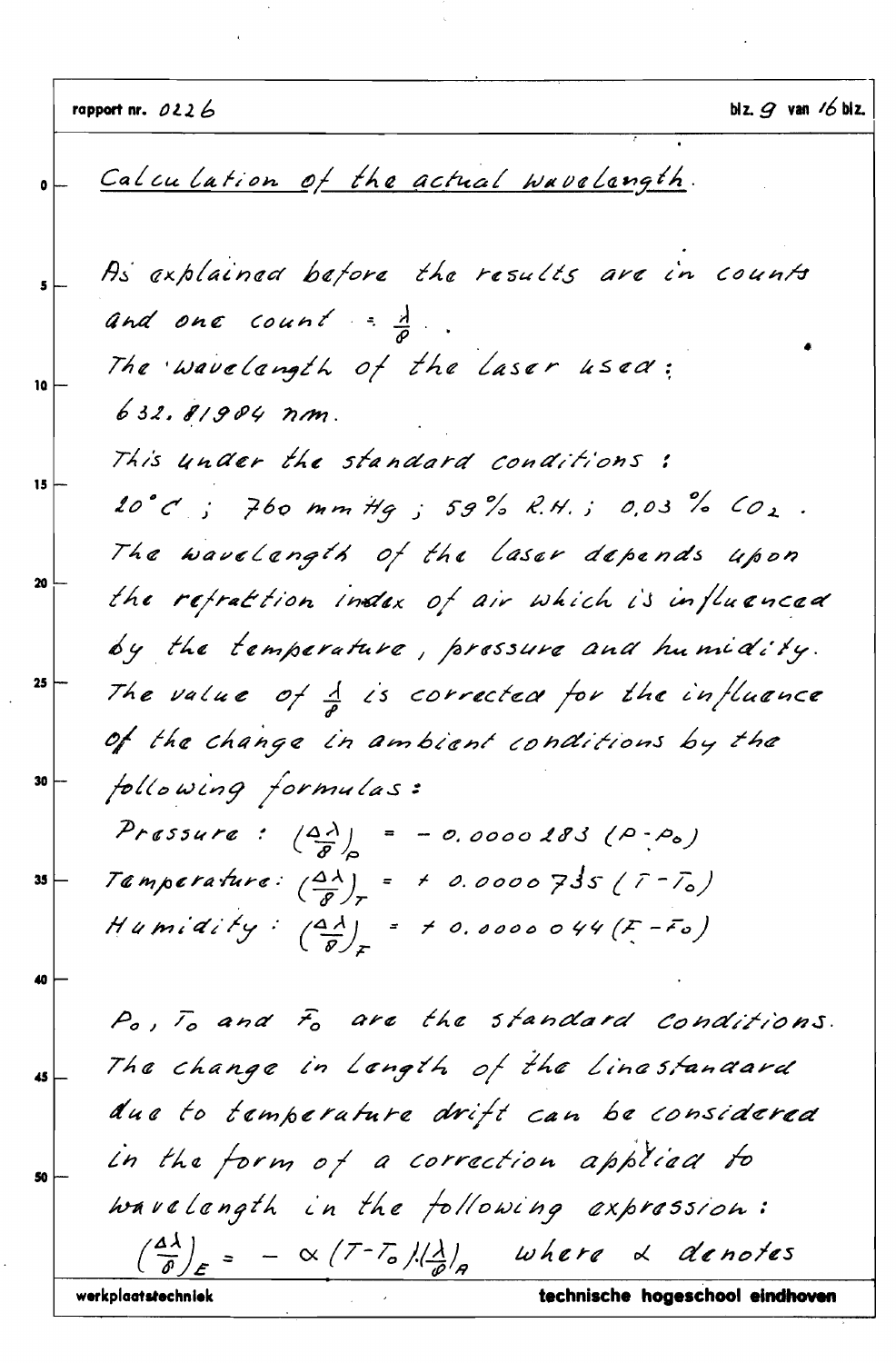blz. van  $16$  blz. rapport nr. 0226 the coefficient of lineair expansion of the Line standard and  $\left(\frac{\lambda}{\theta}\right)_A$  denotes the actual  $\frac{\lambda}{\theta}$ .<br>  $\alpha$  of the measured Linestandard = 0.0x10<sup>-6</sup> (Invar). technische hogeschool eindhoven werkplaatstechniek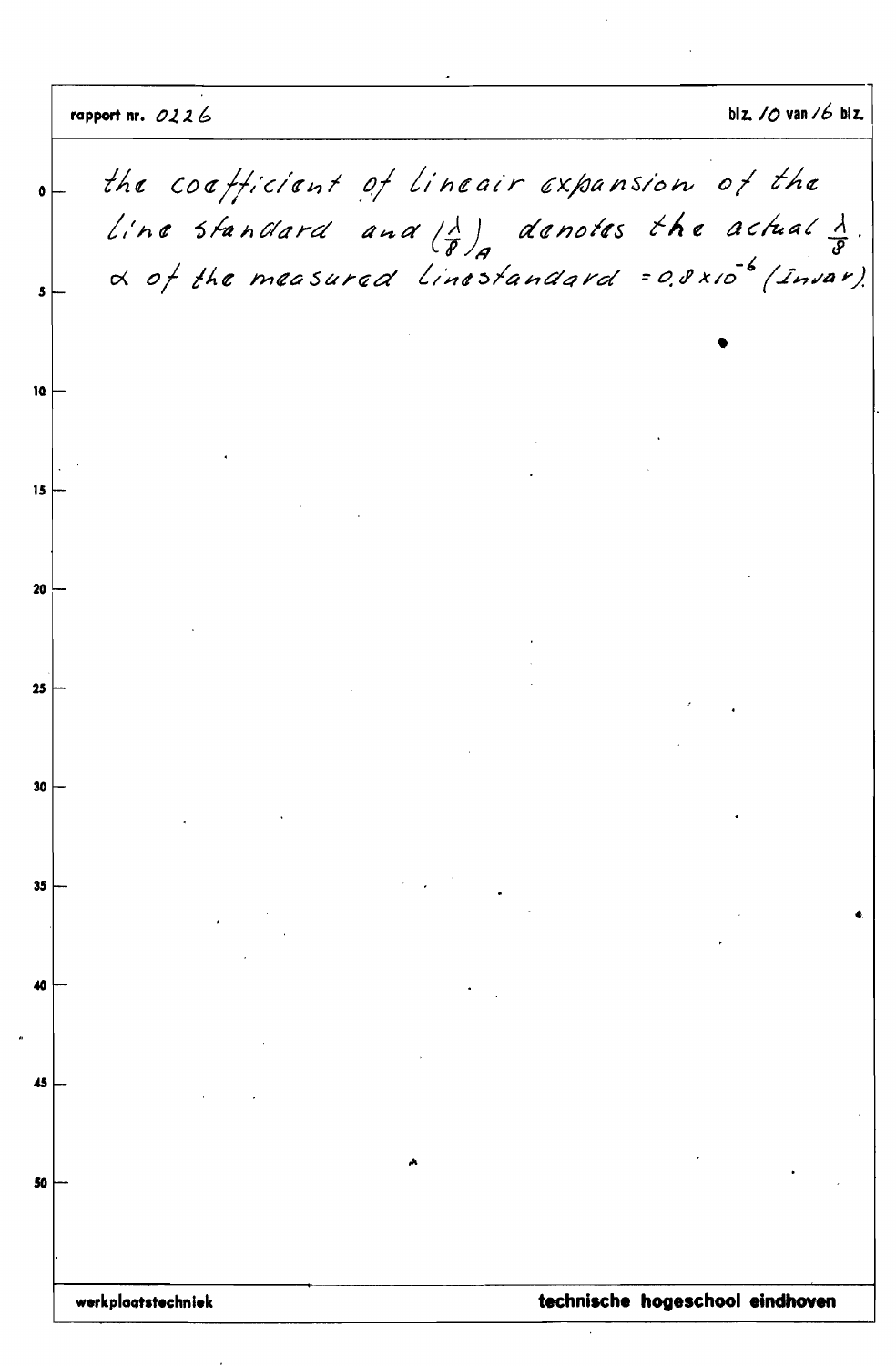t

|                                   | technische hogeschool eindhoven<br>werkplaatstechniek                                |
|-----------------------------------|--------------------------------------------------------------------------------------|
|                                   | value of the Line was obtained for each line i.c.                                    |
|                                   | The product number of counts $x \frac{\lambda}{\beta}$ minus the nominal             |
|                                   | humidity prevailing during the measurement.                                          |
|                                   | monts at the average temperature, pressure and                                       |
| $\overline{\mathbf{5}}$           | for each set of forward and backward measure.                                        |
|                                   | of the Laser used. The value of $\frac{1}{\vartheta}$ was calculated                 |
|                                   | $\omega -$ of Counts recorded. Each count corresponds to $\frac{\lambda}{\vartheta}$ |
|                                   | The observations give for each line the number                                       |
| $35 -$                            | for cach line of the scale.                                                          |
|                                   | forward and backward observations were obtained                                      |
| $\boldsymbol{30}$                 | were made at every Line. Thus four pairs of                                          |
|                                   | than in the backward direction. Observations                                         |
| $25$ $\left\lfloor \right\rfloor$ | continuously first in the forward direction and                                      |
|                                   | scale was moved from one line to the next line                                       |
| 20 <sup>1</sup>                   | cast position. During each measurement, the                                          |
|                                   | In west position and twice with the microscope in                                    |
| 15                                | . The scale was measured hoice with the microscope                                   |
|                                   | Can be adjusted in two positions, west' and 'east'                                   |
| 10 <sub>10</sub>                  | The photomicroscope used in the interferomater                                       |
|                                   | ferometer, described in the general description.                                     |
|                                   | The line standard was measured by an inter-                                          |
|                                   |                                                                                      |
|                                   | <u>the I metre line standard.</u>                                                    |
|                                   | Statistical analysis of measurements on                                              |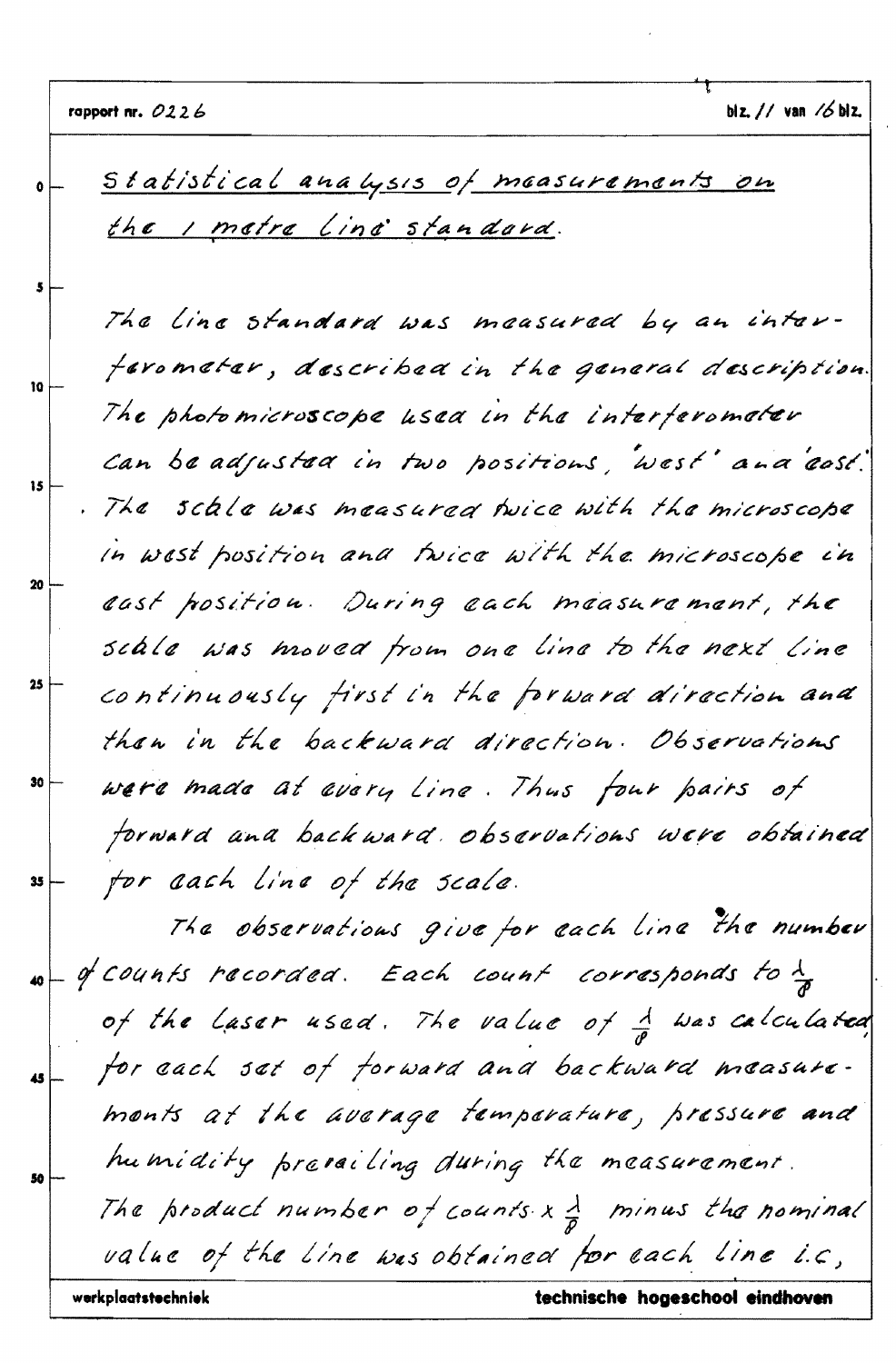the deviation of each line from its nominal ö Value was obtained. The deviations thus. obtained were analysed for random errors. Two principal sources of variation of readings were considerd to be temperature drift during 10 the measurement and the assymmetrie of the microscope. The temperature drift is expected 15 to cause a difference between the forward and backward readings and the asymmetry of the 20 microscope Canses the readings in two positions of the microscope to be different. 25 An attempt was made to correct the readings for tamperature Writt. It is hsually assumed that the temperature drift is lineair during such 30 axparimants. With a lineair tamparature drift it is seen that the difference  $F-B$  (Forward-35 Buckwerd readings ) is given by a relation of the form F-B = A+Bn+Cn2 where h means 40 & the reading of the nth line. The difference  $F-13$  was plotted against n for 45 four pairs of Fana B readings. The resulting graphs suggested a nearly lineair relation rather than a parabolic in three graphs and a parabolic relation for one graph. werkplaatstechniek technische hogeschool eindhoven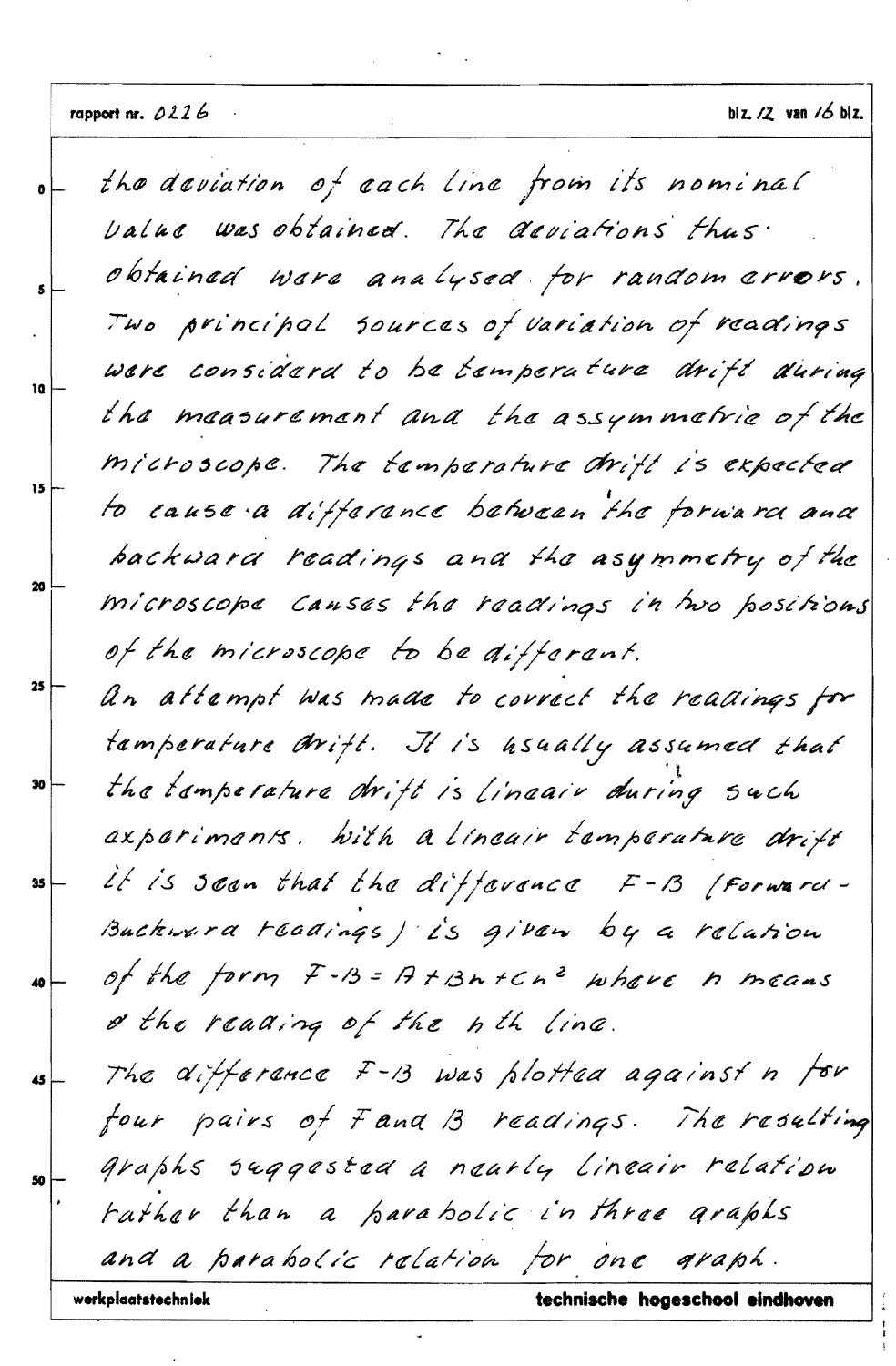J

 $\hat{\mathcal{L}}$ 

|               | werkplaatstechniek<br>technische hogeschool eindhoven                  |
|---------------|------------------------------------------------------------------------|
|               | Futher analysis revealed systematic differences                        |
|               | These were unexpectedly significantly different.                       |
| 50            | value of 04 nm was obtained for east readings                          |
|               | dings was found to be 146 nm., while a                                 |
| 45            | standard deviation for groups of 4 west rea-                           |
|               | Were considere saparately. The within group                            |
| 40            | microscope, the east and west, $F', B'$ readings                       |
|               | To aliminate the effect of asymmetry of the                            |
|               | $L$ n t $V$ d.                                                         |
|               | backward readings given by the regression-                             |
| 30            | and y is the difference between forward and                            |
|               | where the prime denotes the corrected readings                         |
| $25$ $\Big\}$ | drift by the ratations $F' = F - \frac{y}{2}$ , $3' - 3 + \frac{y}{2}$ |
|               | The reading's were corrected for tamparature                           |
|               | Lines and one parabola were fitted by inspection                       |
|               | For the three remaining graphs, two straight                           |
| 15            | drawn by inspection donot differ appreciably.                          |
|               | calculated straight line and of the straight line                      |
| 10            | It was found that the coefficients of the.                             |
|               | straight line was drawn by inspection.                                 |
|               | the regression line. In the same graph a                               |
|               | Fana B readings of so lines and calculating                            |
|               | a straight Line by taking a sample of                                  |
|               | In one graph an attempt was made to fit                                |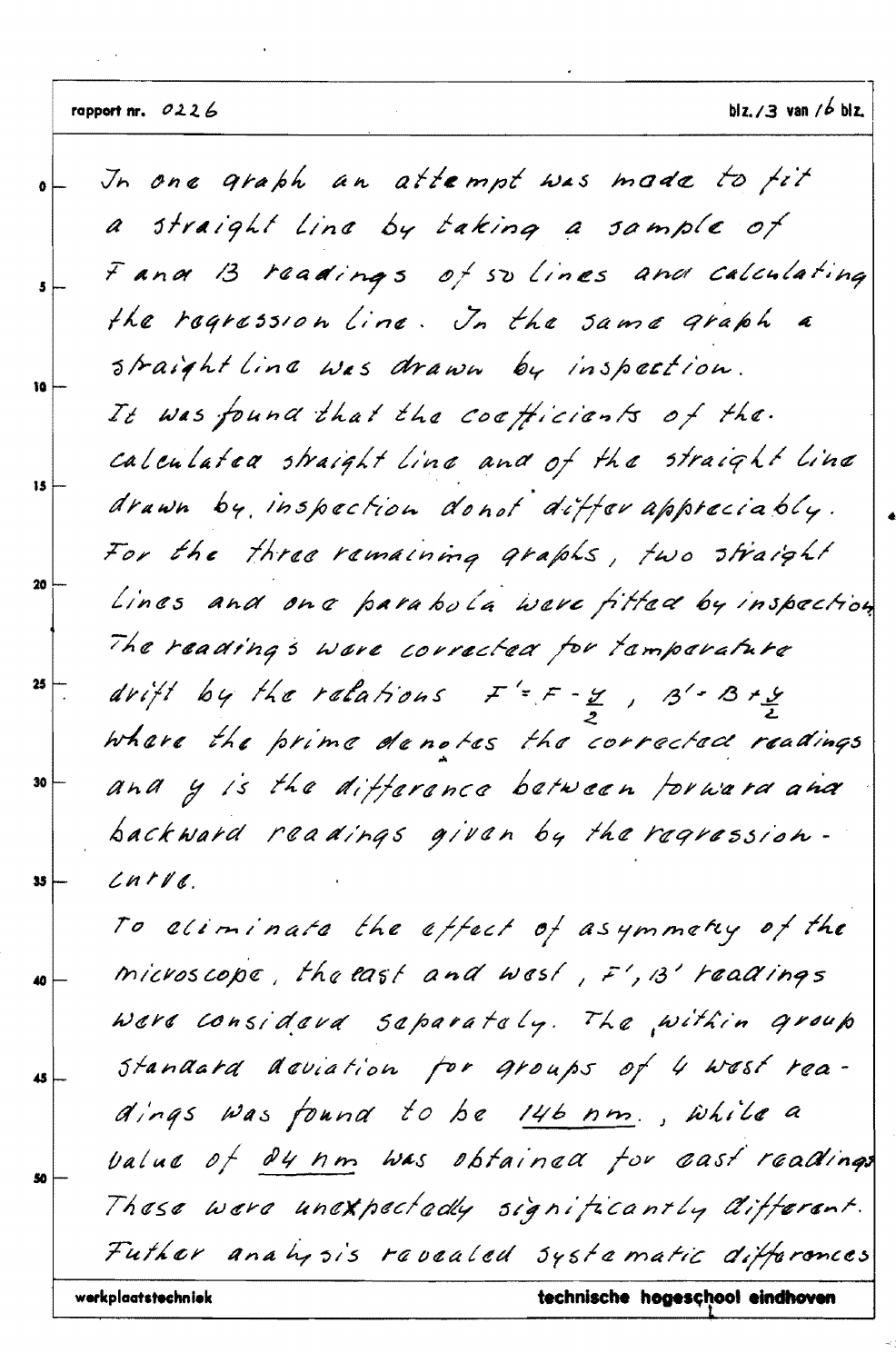present in two measurements in West position ő It was expected that correction for these diffe. rences will improve the within group standard doviation of West readings. This was supported by the result of an analysis performed 10 on West readings corresponding to 20 Lines sclacted out of 1000 lines. For want of time 15 it was not possible to carry out analysis of variance on the tull 8,000 corrected 20  $(i.c \ F', B')$  observations. 25 Conclusion. The analysis shows that systematic errors other than due to temperature drift and 30 asymmetry of microscope are present The random error in the measurement is not 35 more than 300 nm It is proposed that the analyses of variance 40 may be carried on the readings corrected for temperature drift. It is expected to give 45 a batter estimate of random error. It is also proposed that the possibility of carrying out 50 designed axperiments may be considered for the analysis of systematic influences. werkplaatstechniek technische hogeschool eindhoven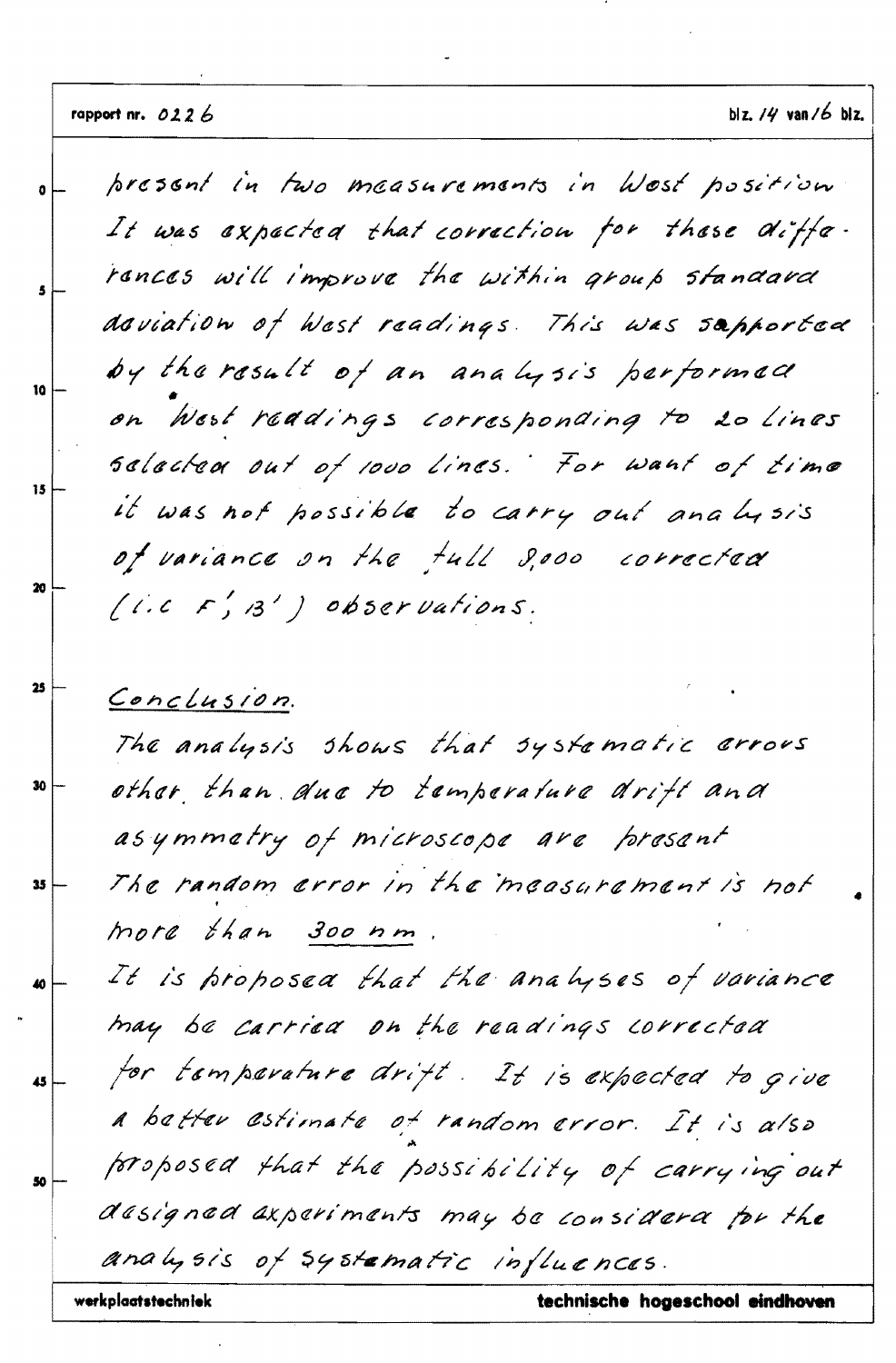|                 | rapport nr. $0226$                                                                                | blz. $/5$ van $/6$ blz.         |
|-----------------|---------------------------------------------------------------------------------------------------|---------------------------------|
|                 | Appendix:                                                                                         |                                 |
|                 | The formula used to calculate the within                                                          |                                 |
|                 | Variance of the east and the west readings:                                                       |                                 |
|                 | $S^2 = \frac{2}{c} \left\{ \frac{2}{c} x_{i} y^2 - \left( \frac{2}{n} x_{i} y \right)^2 \right\}$ |                                 |
| 10              | $N(n-1)$                                                                                          |                                 |
|                 | The variance of the entire measurements can be                                                    |                                 |
| 15              | calculated by the formula:                                                                        |                                 |
| 20 <sup>1</sup> | $5\frac{2}{\epsilon_{H}} = 5\frac{2}{\omega} + 5\frac{2}{\epsilon}$                               |                                 |
|                 | $S_{\omega}^2$ : west variance                                                                    |                                 |
| $25 \nvert$     | $5\varepsilon$ <sup>2</sup> cast variance                                                         |                                 |
| 30 <sub>1</sub> | The variances has been calculated by the                                                          |                                 |
|                 | THE EL-X-8 Computer.                                                                              |                                 |
| 35              | The programs used by the computer to calculate                                                    |                                 |
|                 | Were made by drs. N.A.L. Touwen.                                                                  |                                 |
|                 |                                                                                                   |                                 |
|                 |                                                                                                   |                                 |
|                 |                                                                                                   |                                 |
|                 |                                                                                                   |                                 |
|                 |                                                                                                   |                                 |
|                 |                                                                                                   |                                 |
|                 | werkplaatstechniek                                                                                | technische hogeschool eindhoven |

 $\sim$ 

 $\label{eq:2.1} \frac{d}{dt} \left( \frac{d}{dt} \right) = \frac{1}{2} \left( \frac{d}{dt} \right)$ 

 $\label{eq:1} \mathcal{S} = \frac{1}{\mathcal{S}} \mathcal{S} = \frac{1}{\mathcal{S}} \mathcal{S} = \frac{1}{\mathcal{S}} \mathcal{S}$